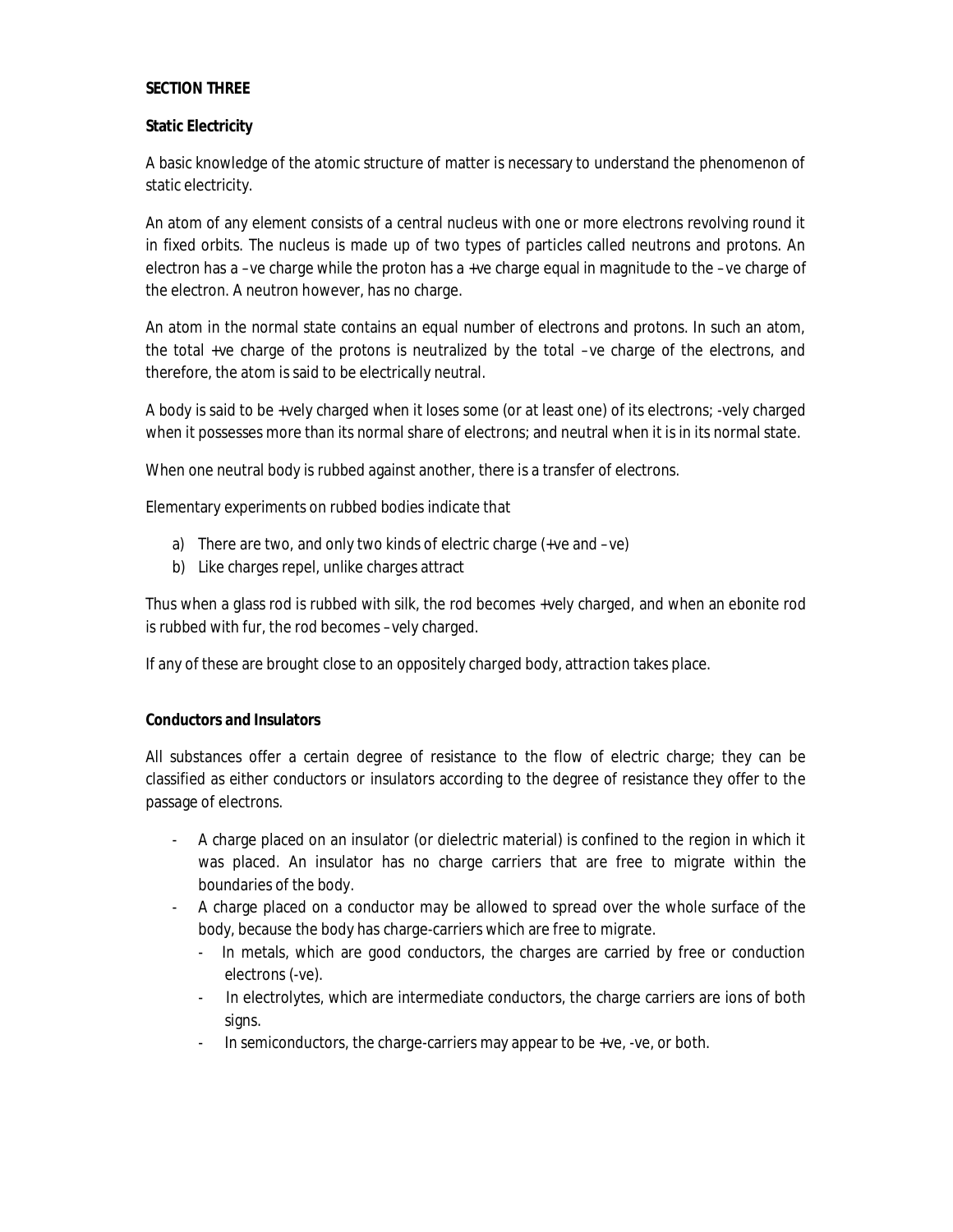### **Charge Quantization**

The charge of an electron is –e, where  $e = 1.6 \times 10^{-19}$  C.

No particle has been observed to carry a fraction of this charge. Any charge Q is  $Q = ne$ , where n is a +ve or –ve integer, and e is the fundamental quantum of electric charge.

#### **Electric Force and Coulomb's Law**

The electric force between two static charges is sometimes referred to as the Coulomb force. This force

- a) Obeys the superposition principle a third charge will not affect the amount of force exerted by two charges on each other.
- b) It is a conservative force.
- c) It is a central force.

Diagram showing i) isolated static +ve and -ve charges ii) two +ve charges undergoing attraction

The electric force between two static charges Q and  $Q_0$  (a test charge) is expressed by Coulomb's law given by

$$
F = k \frac{QQ_0}{r^2}
$$
 Unit: N Dimension: [MLT<sup>-2</sup>] It is a vector quantity

where  $k = \frac{1}{4\pi}$  $rac{1}{4\pi\epsilon_0}$  Given that  $\epsilon_0 = 8.85 \times 10^{-12}$  Fm<sup>-1</sup>, then k = 9 × 10<sup>9</sup> Nm<sup>2</sup>C<sup>-2</sup>

Q is a static charge. Unit: coulomb, C  $Q_0$  is a test charge. Unit: coulomb, C

r is the distance between the centres of the two charges. Unit: metre, m

## **Electric Field Strength, E**

E is called the electric field strength, the electric field intensity, the electric vector, or simply the electric field.

Suppose we place a test charge  $Q_0$  at a point in an electric field where it experiences a force F, the the electric field strength, E at that point is defined by the equation

$$
E = \frac{F}{\varrho_0}
$$
 Unit: NC<sup>-1</sup> or Vm<sup>-1</sup> (from  $E = \frac{V}{d}$ ) It is a vector quantity

- E represents a vector quantity whose direction is that of the force that would be experienced by a positive test charge.
- E is numerically equal to the force acting on unit charge placed at a point in the field established by Q.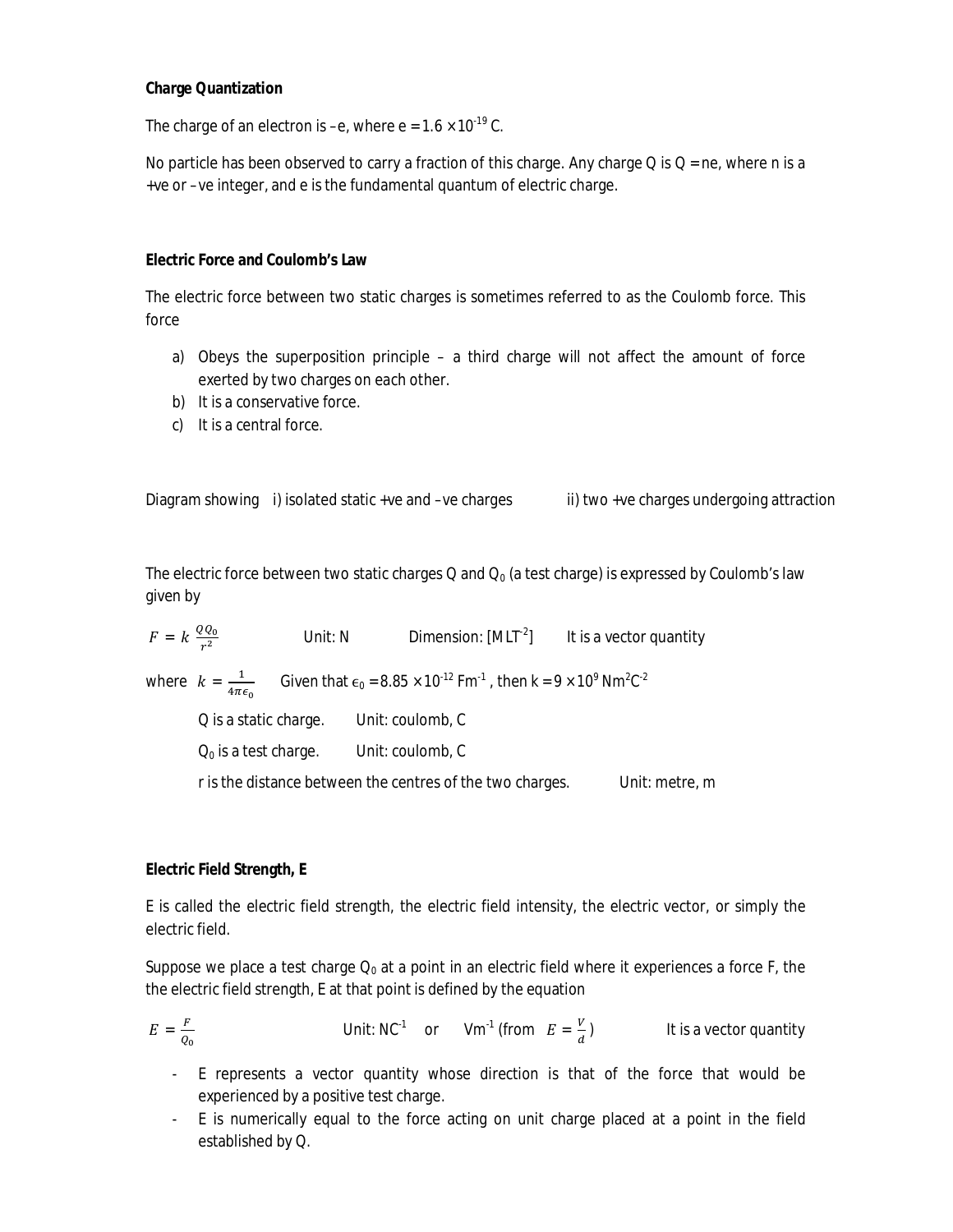- The magnitude of  $Q_0$  must be small enough not to affect the distribution of the charges responsible for E.
- The dimensions of E are  $[MLT^{-3}l^{-1}]$ .

A resident charge sets up a field E, all around it within the space surrounding this charge. A test charge brought into this field set up by the charge experiences an electric force. The magnitude of which is, for point charges:

$$
E = k \frac{Q}{r^2}
$$

# **Electric Potential**

Suppose an external agent does work W in bringing a test charge  $Q_0$  from infinity to a particular point in an electric field, then the electric potential at that point is defined by the equation  $V = \frac{W}{2}$  $Q_0$ Unit: JC $1$  or volt, V Dimension:  $[ML^2T^3]^{-1}$ It is a scalar quantity

- The potential at a point is numerically equal to the work done in bringing unit positive charge from infinity to that point provided the field is not disturbed by the presence of such a large charge.

Away from the charge that sets up a field, electric potential is established along the field lines. The magnitude of which is, for point charges:

$$
V = k \, \frac{q}{r}
$$

## **Electric Potential Difference**

Suppose an external agent does work  $W_{AB}$  in bringing a test charge  $Q_0$  from a farther point B to a nearer point A in an electric field, then we can calculate the potential difference between the points A and B by the equation

$$
V_{BA} = V_A - V_B = \frac{W_{AB}}{Q_0}
$$

For point charges, this becomes

Diagram illustrating electric potential energy

$$
V_{BA} = V_A - V_B = k \left(\frac{1}{a} - \frac{1}{b}\right) Q
$$

## **Equipotential Surfaces**

These are surfaces on which the potential is the same at all points. This means that no work has to be done in moving a test charge between any two points. Equipotential surfaces and electric field lines are perpendicular to each other at any crossing point. Equipotential surfaces due to a point charge are a family of concentric spheres.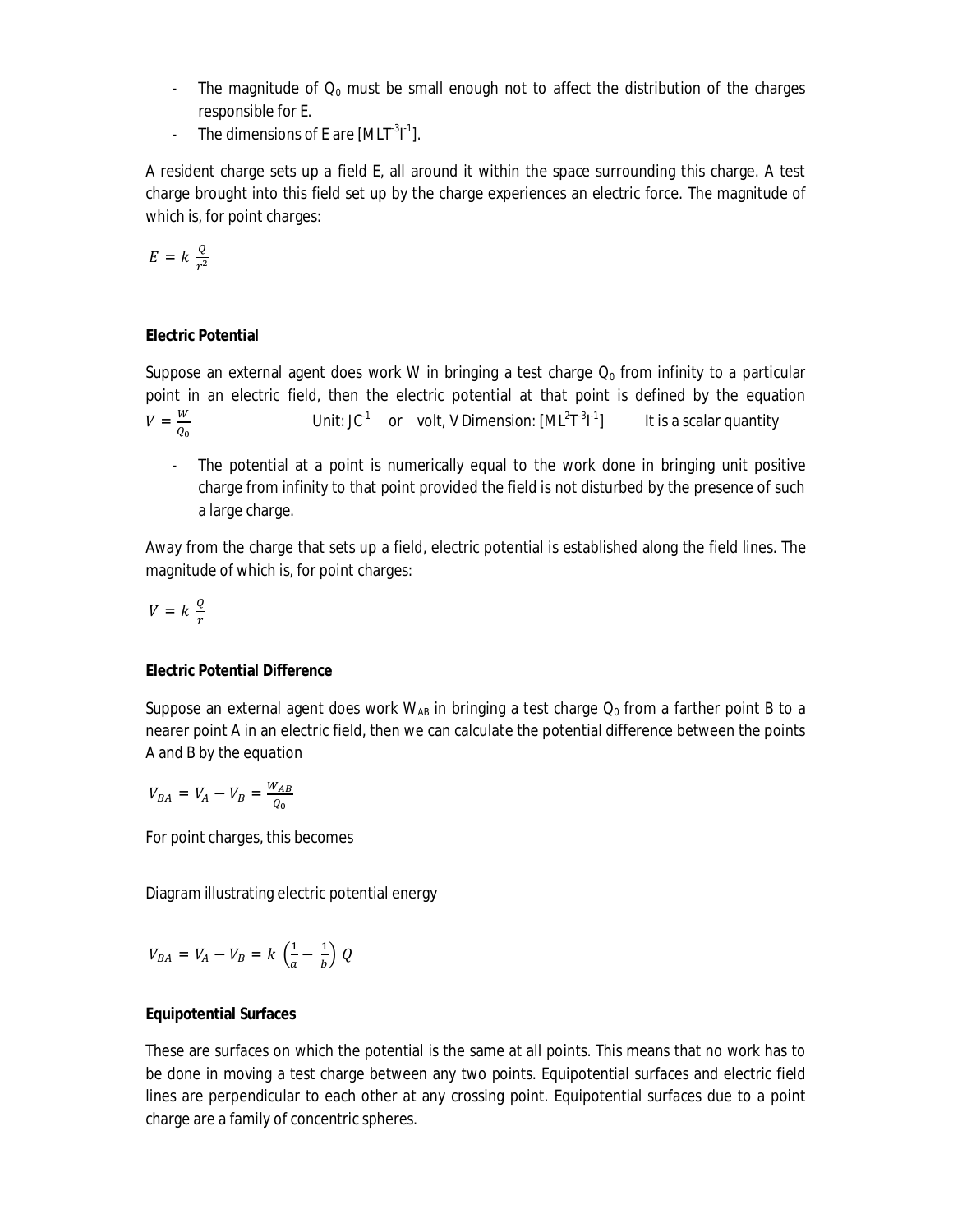## **Classwork 1**

## **Current Electricity**

An electric current consists of the movement of electric charge. A steady current exists when there is a systematic drift of charge carriers. The conventional direction of an electric current is that in which there is a net displacement of +ve charge over a given time interval.

Current is a primary or fundamental quantity. Its unit is the ampere, A.

Suppose a conductor carries a current I, then the rate of flow of charge Q past a given cross-section is defined by the equation

$$
I = \frac{dQ}{dt}
$$

The charge Q that passes a given cross-section in a given time is found from **Q = ∫I** *dt.*

When the current does not vary with time we can use **Q = It**

## **Ohm's Law**

Provided all physical conditions such as temperature are fixed, then over a wide range of applied potential differences, **V α I**.

## **Circuit Equation**

For any circuit, the e.m.f. = sum of potential differences in the circuit; that is

$$
\mathcal{E}=I(R+r)
$$

where  $\mathcal E$  is the electromotive force, e.m.f. in volts, V;

I is the current flowing in the circuit, in ampere, A;

R is the sum of external resistances in ohms,  $\Omega$ ;

and r is the sum of internal resistances of cells in the circuit, in ohms,  $\Omega$ .

**IR** is the **terminal potential difference**, and **Ir** is the **lost volt**.

Hence **ℇ = IR + Ir** that is, **e.m.f. = terminal p.d. + lost volt**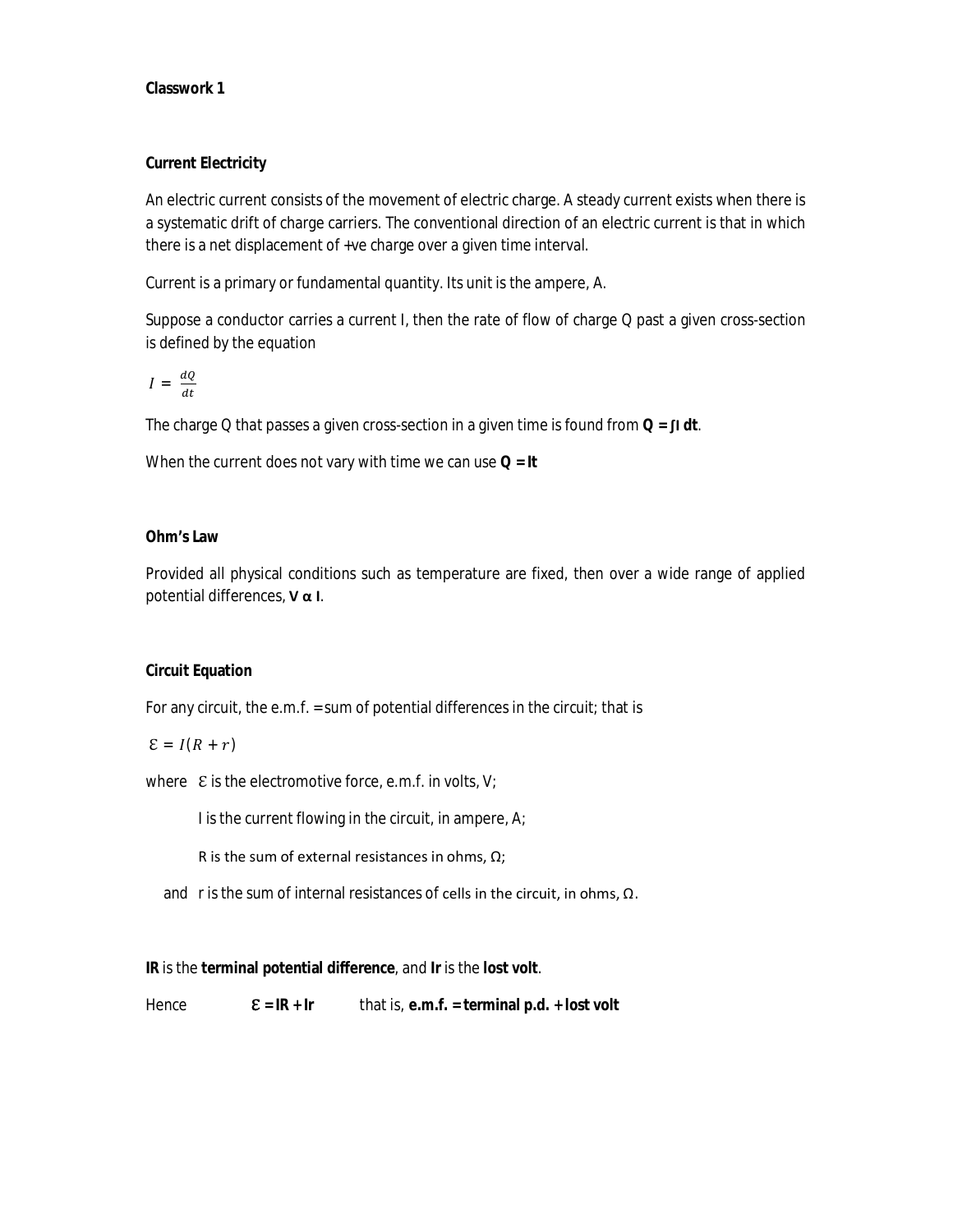### **Power by a Circuit**

The power deliverable by a circuit is given by **P = I<sup>2</sup> R**

## **Other important parameters**

| Conductance, $G = 1/R$          | Unit: $\Omega^{-1}$ (Siemens, S)                        |
|---------------------------------|---------------------------------------------------------|
| Resistivity, $\rho = RA/I$      | Unit: $Qm$                                              |
| Conductivity, $\sigma = 1/\rho$ | Unit: $\Omega^{-1}$ m <sup>-1</sup> (Sm <sup>-1</sup> ) |

## **Classwork 2**

### **Series and Parallel Arrangements of Cells, Resistors, and Capacitors**

#### **Cells in Series**

Appropriate Equation: **ℇ = Ir**

If n cells are arranged in series, then

 $\mathcal{E} = \mathcal{E}_1 + \mathcal{E}_2 + \mathcal{E}_3 + \ldots + \mathcal{E}_n$ 

**I** = constant =>  $I_1 = I_2 = I_3 = ... = I_n$ 

$$
\mathbf{r} = \mathbf{r}_1 + \mathbf{r}_2 + \mathbf{r}_3 + \ldots + \mathbf{r}_n
$$

#### **Cells in Parallel**

- $\mathcal{E}$  = constant =>  $\mathcal{E}_1 = \mathcal{E}_2 = \mathcal{E}_3 = \dots = \mathcal{E}_n$
- $I = I_1 + I_2 + I_3 + \ldots + I_n$
- $1/r = 1/r_1 + 1/r_2 + 1/r_3 + \ldots + 1/r_n$

#### **Resistors in Series**

Appropriate Equation: **V = IR**

If n resistors are arranged in series, then

$$
V = V_1 + V_2 + V_3 + \ldots + V_n
$$

 $I = constant$  =>  $I_1 = I_2 = I_3 = ... = I_n$ 

 $R = R_1 + R_2 + R_3 + \ldots + R_n$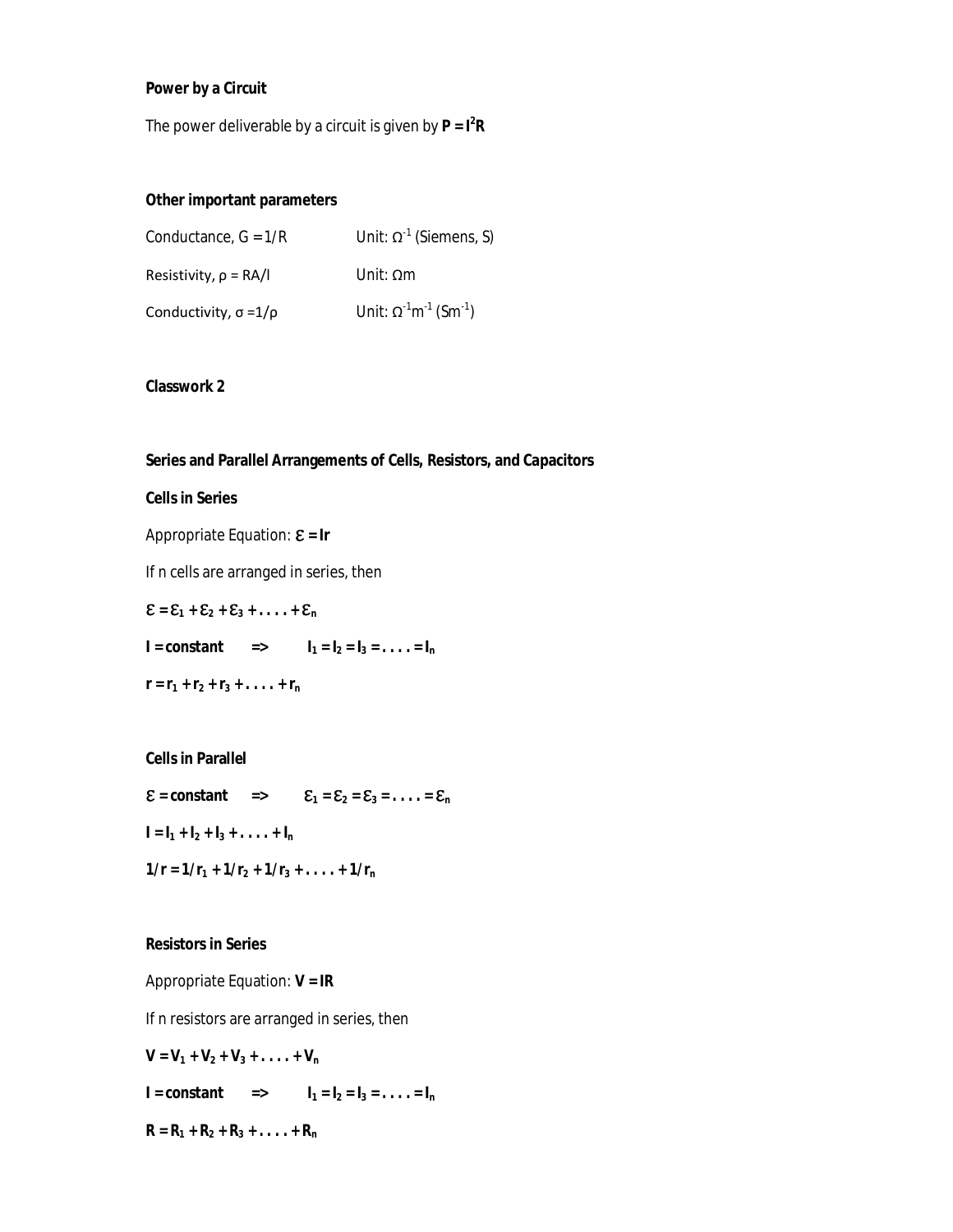**Resistors in Parallel**

 $V =$  **constant =>**  $V_1 = V_2 = V_3 = \ldots = V_n$  $I = I_1 + I_2 + I_3 + \ldots + I_n$  $1/R = 1/R_1 + 1/R_2 + 1/R_3 + ... + 1/R_n$ 

#### **Capacitors in Series**

Appropriate Equation: **Q = VC**

If n capacitors are arranged in series, then

 $Q =$  **constant =>**  $Q_1 = Q_2 = Q_3 = \dots = Q_n$  $V = V_1 + V_2 + V_3 + \ldots + V_n$  $1/C = 1/C_1 + 1/C_2 + 1/C_3 + \ldots + 1/C_n$ 

**Capacitors in Parallel**

 $Q = Q_1 + Q_2 + Q_3 + \ldots + Q_n$  $V = \text{constant}$  =>  $V_1 = V_2 = V_3 = \dots = V_n$  $C = C_1 + C_2 + C_3 + \ldots + C_n$ 

### **Classwork 3**

### **Alternating Current (a.c.) Theory**

**Representation**

| Current           | $I = I_m \sin \omega t$                       | or | $I = I_0$ sin ωt                             |
|-------------------|-----------------------------------------------|----|----------------------------------------------|
| Voltage or e.m.f. | $V = V_m \sin \omega t$ or                    |    | $V = V_0 \sin \omega t$                      |
|                   | $\mathcal{E} = \mathcal{E}_{\rm m}$ sin wt or |    | $\mathcal{E} = \mathcal{E}_0$ sin $\omega t$ |

**I, V, and ℇ** are called Instantaneous values of current, voltage, and e.m.f. respectively.

**Im, Vm, and ℇ<sup>m</sup>** are called maximum (or peak) values of current, voltage, and e.m.f. respectively.

 $I_m$ ,  $V_m$ , and  $E_m$  can be replaced by  $I_0$ ,  $V_0$ , and  $E_0$ .

**ω** is called the pulsatance (Unit: rad. s<sup>-1</sup>); and **t** is the time (Unit: s)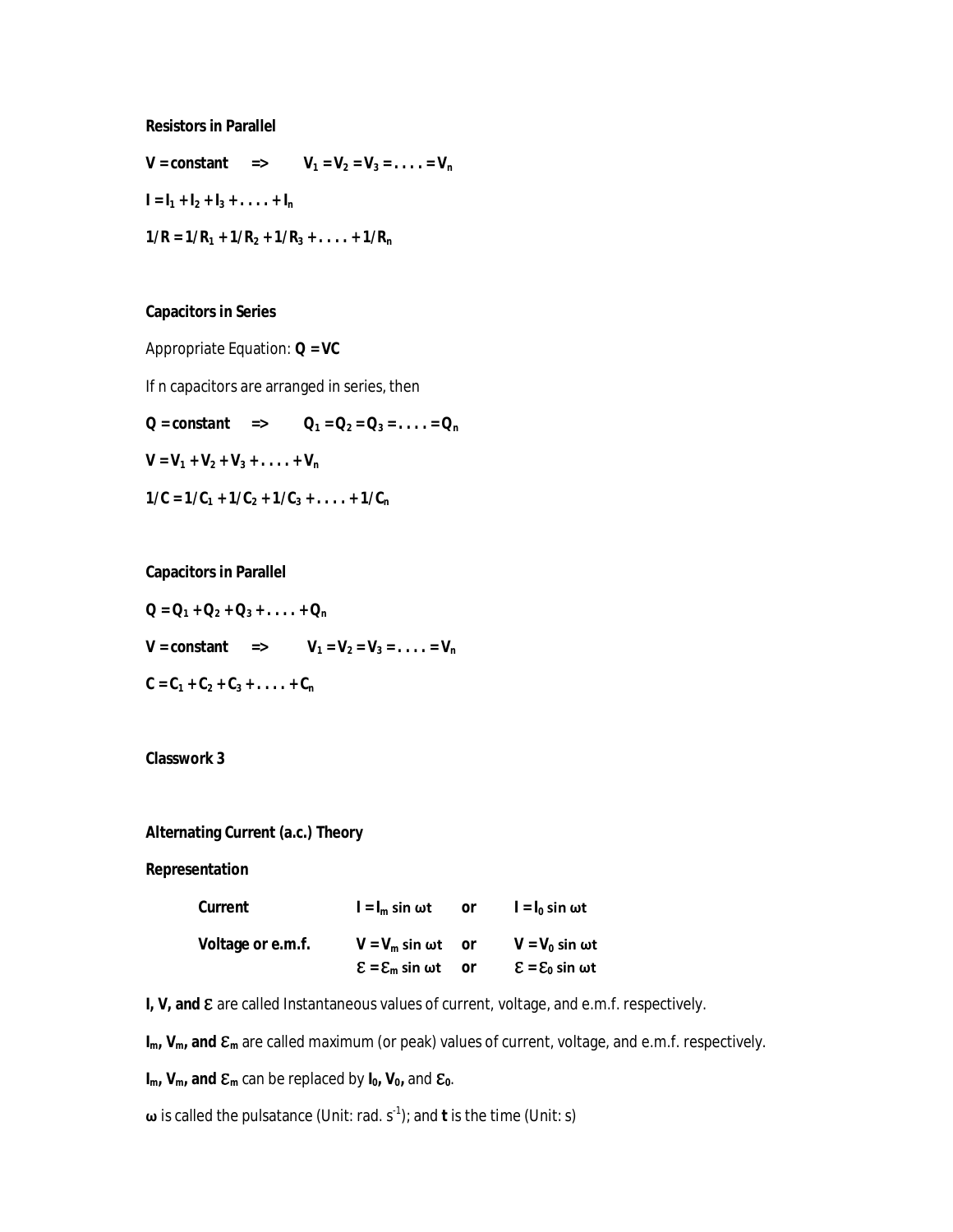#### **Effective or Root-Mean-Square (r.m.s.) Value**

|                                                                                                                            | Effective or Root-Mean-Square (r.m.s.) Value                                                                                     |                                                 |    |                                                                       |  |
|----------------------------------------------------------------------------------------------------------------------------|----------------------------------------------------------------------------------------------------------------------------------|-------------------------------------------------|----|-----------------------------------------------------------------------|--|
|                                                                                                                            | Current                                                                                                                          | $I_{rms} = \frac{I_m}{\sqrt{2}}$ = 0.7071 $I_m$ |    |                                                                       |  |
| Voltage or e.m.f. $V_{rms} = \frac{V_m}{\sqrt{2}}$ or $\epsilon_{rms} = \frac{\epsilon_m}{\sqrt{2}}$ = 0.7071 $\epsilon_m$ |                                                                                                                                  |                                                 |    |                                                                       |  |
| Reactance, X                                                                                                               | Unit: $\Omega$                                                                                                                   |                                                 |    |                                                                       |  |
|                                                                                                                            | <b>Appropriate Equation:</b>                                                                                                     | $V = IX$                                        |    |                                                                       |  |
| i)                                                                                                                         | <b>A Purely Resistive Circuit</b><br>- Reactance<br>- Energy stored<br>- Average power dissipated<br>V and I are in phase        |                                                 |    | $X_R = R$<br>$W = 0$<br>$\langle P \rangle = V_{\rm rms} I_{\rm rms}$ |  |
| ii)                                                                                                                        | A Purely Inductive Circuit<br>Reactance<br>- Energy stored<br>- Average power dissipated<br>V leads I by $\pi/2$                 |                                                 |    | $X_L = \omega L$<br>$W = 1/2$ $L I_m^2$<br>< P > 0                    |  |
| iii)                                                                                                                       | A Purely Capacitive Circuit<br>Reactance<br>$\mathbf{r}$<br>- Energy stored<br>- Average power dissipated<br>V lags I by $\pi/2$ |                                                 |    | $X_c = 1/\omega C$<br>$W = 1/2$ CV <sup>2</sup><br>< P > 0            |  |
| Impedance, Z                                                                                                               | Unit: $\Omega$                                                                                                                   |                                                 |    |                                                                       |  |
|                                                                                                                            | Appropriate Equation: $V = IZ$                                                                                                   |                                                 | or | $Z = \frac{V_{rms}}{I_{rms}}$                                         |  |
| <b>RCL Series Circuit</b>                                                                                                  |                                                                                                                                  |                                                 |    |                                                                       |  |

**Impedance, Z is given by** 
$$
Z = \sqrt{R^2 + (X_L - X_C)^2}
$$

| Phase angle $\varphi$ is given by | $\tan \emptyset = \frac{V_{L-V_C}}{V} = \frac{X_{L-X_C}}{Y}$ |              |
|-----------------------------------|--------------------------------------------------------------|--------------|
| $V_R = IX_R$                      | $V_1 = IX_1$                                                 | $V_c = IX_c$ |